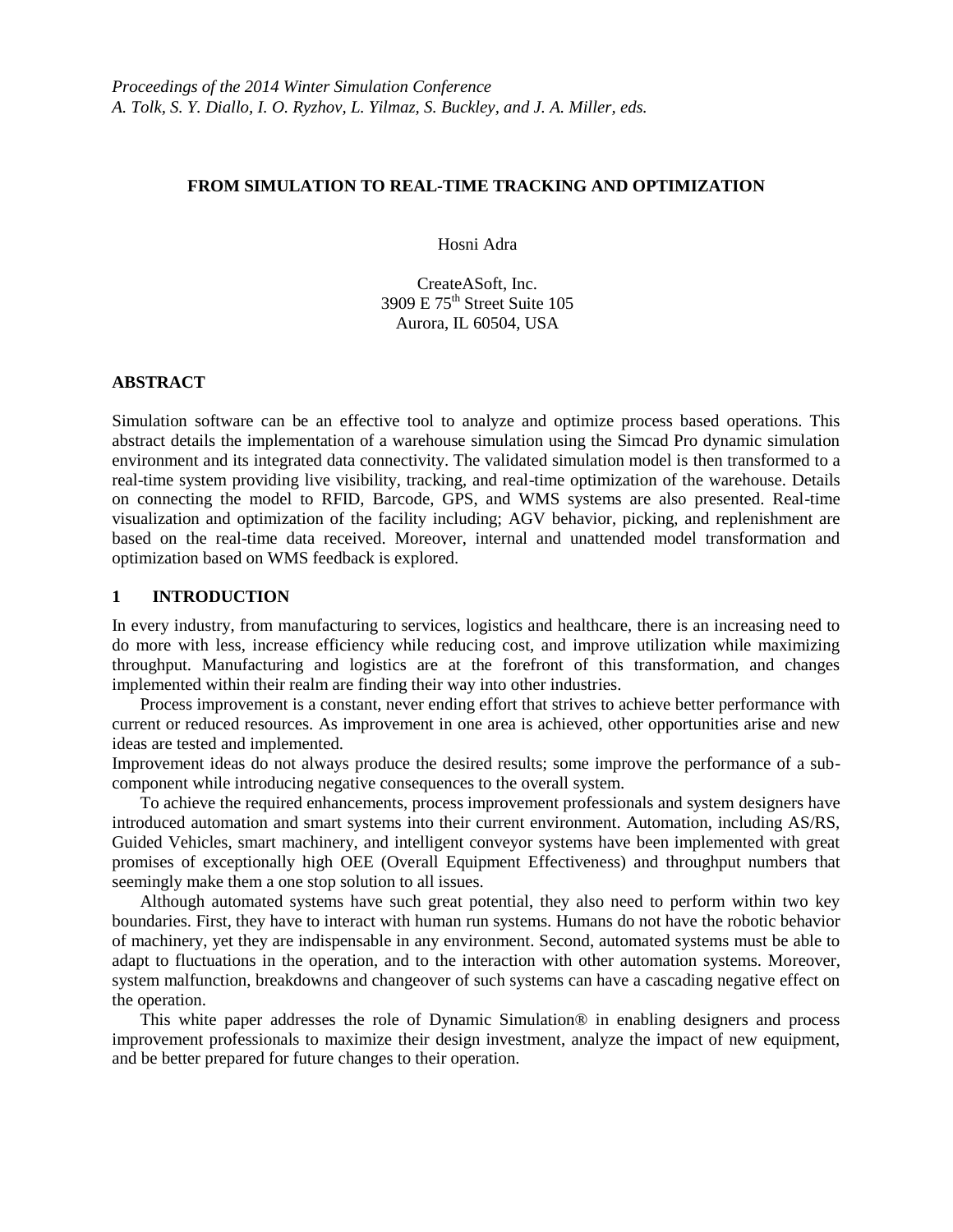### **2 CHALLENGES**

Why do current designs fail to achieve their promised performance?

Recurring questions often come up in meetings, offline discussions, and in the minds of all designers; how many guided vehicles do we need? Is our slotting optimized? How much buffering do we need to support a manual operation? How can we better schedule our tanks? What is the impact of the cleaning cycle? The list goes on. The fact is that there are many questions that need to be answered. Some are more

pressing than others, while most can have a negative impact on the performance of the system if not handled properly.

In the case of simple systems, where a single input, a single output and a constant feed rate produce a single product, computing the system throughput and OEE is simple. Unfortunately, a closed loop system with a single product type is seldom the case. Automated systems are built to handle multiple product types and variations in order to meet their ROI. To complicate things further, different products require different speed rates, change-over and sometimes labor requirements. All of these constraints contribute to the overall system throughput and OEE, making a simple formula computation an invalid and inaccurate representation.

A common negative effect of improper system throughput calculation is that operations are promising customer deliveries based on high OEE of individual components. Although each independent subcomponent performs at the designed specifications, the overall system OEE is lower due to component interactions, product variations and other unexpected delays. Equipment ROI is not achieved, order delays become a common occurrence, and frustration sets in.

One example of improper identification of system inefficiencies is more apparent when identifying the optimum number of guided vehicles needed for an operation; a Sorting Transfer Vehicle (STV) loop that interacts with three systems, one unloading station driven by a human interface and two loading automated operations.

Historically, a quick math formula that takes into consideration the inbound rate, speed of loading/unloading, and STV speed is used to identify the number required. Then designers add an additional STV as "extra buffer", or cushion, for the system. When the system goes online and external factors start to impact the STV loop its efficiency drops and all connected systems follow suit. In certain situations, the STV track is interacting with processes that have a manual component. With a limited number of available drop locations or inadequate buffer capacity at the manual stations, any inefficiency in the manual operation will have a cascading effect on the STV loop itself as loaded STVs need to complete additional loops on the track while waiting for a drop location to become available. When the majority of the STVs are loaded with products, it is assumed that the loop has reached its maximum throughput, and additional STVs are needed. The fact is that even though products are loaded on the STVs, the loop efficiency is low since multiple passes are needed before a drop can be made. As a result the STV loop is viewed as the choke point of the system, while, in reality, the STV loop efficiency is low due to inefficiencies in the interfacing systems. The solution is not achieved by adding STVs to the loop, but by finding the external conditions that are causing the reduced efficiency. The true system efficiency in this case is not measured based on how many guided vehicles have products, but by how many successful single pass moves are achieved.

The list of examples is endless, and systems, although designed with the best intention in mind, fail to meet the set expectations when implemented as part of a larger system. Two key problems are apparent. The first is related to systems interaction where the initial system design does not take into consideration the impact of other systems (both human and automated). The second is driven by the fact that all systems are evolving, and initial logic and interaction criteria will constantly change.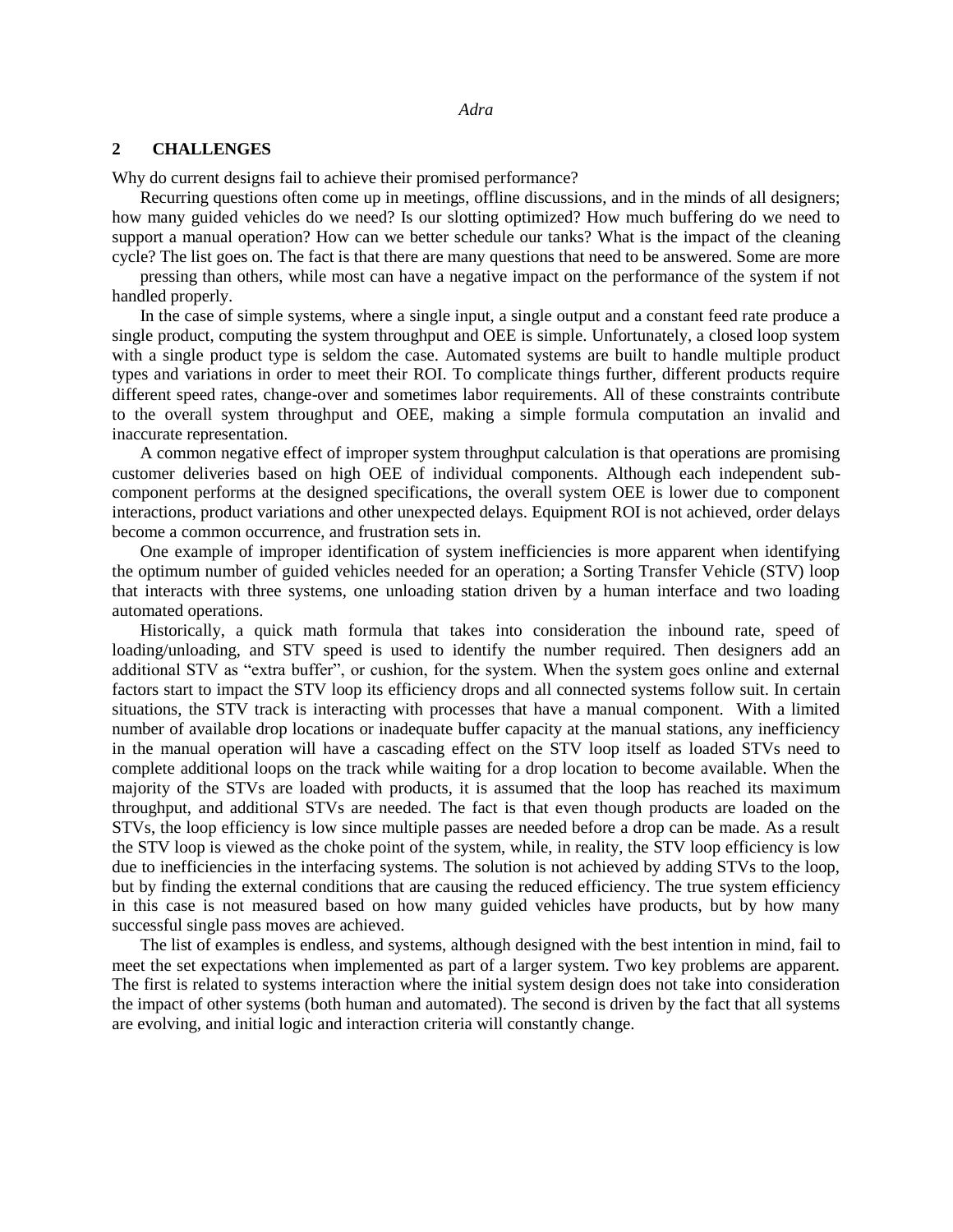# **3 BUILDING A DYNAMIC SIMULATION MODEL**

#### **3.1 Model Building**

A dynamic simulator's model building environment provides constructs that allow users to define the model without relying on code, and without generating code in the background. In an automated warehousing environment, start by defining a single ASRS storage unit, the AGV/STV interaction loop, conveying system and other manual racks. For ease of model building, a single entity of each component is built and validated before the full model is expanded.

Location and initial state information is retrieved per product SKU and the ASRS storage unit is expanded to support the proper behavior. The next step is to define the AGV interaction logic. Keep in mind that the model data will need to vary after the model connects to live data systems, therefore the model needs to define the entity behavior and logic.

Expand the conveying behavior for the remaining entities and inbound/outbound interfaces to the STV/AGV loop. This section will be driven by the WMS data feed at a later model stage.

In between each step, validate the model using data retrieved from existing systems. A data example may be a daily storage and retrieval schedule from the ASRS to and from inbound/outbound areas. For the model to be valid, its output must match the actual system output.

A common mistake is to force the model to generate the required throughput using injected wait times that are unique to the data set being used. This type of implementation must be avoided at all cost as it impacts the model validation and every decision made going forward.

### **3.2 Model Validation and Interaction**

With the base model built, perform a complete validation on the defined system components. This is an important step to make sure that all the components are implemented correctly, and that no constraint is added that is not part of the actual system behavior.

With the components validated, the ASRS is now expanded to support all locations needed, along with travel distances to each location. In a dynamic simulator, the distances should be automatically computed and ASRS speed is the only input into the model. Expand the remaining entities by duplicating already validated behavior.

Run a full validation of the model and start interacting with the simulated environment in order to validate the final behavior and verify that all constraints have been implemented.

An example interaction scenario is to play the what-if game live, while the rest of the system reacts and the simulation is running. Using the STV example, dynamically break down AGVs/STVs, create a delay on the ASRS, or pause unloading processes of the system. Since the above interactions are performed live, during the simulation run, the model reaction can be visualized through its animation and reaction compared to the actual system behavior.

At this point, the model may be used to analyze new scenarios, identify improvement areas, and perform capacity analysis.

#### **3.3 Connectivity**

As with the interactive environment, Dynamic simulators have an integrated ability to connect to data systems at run time, and do not preload the data into their environment. Use the integrated features to directly pull data from the external systems (WMS, RFID, PLCs, Barcode scans …). The dynamic interaction that was performed on the simulation manually is now performed directly through the integrated data connectivity making the model a live replica of the warehouse. By making the model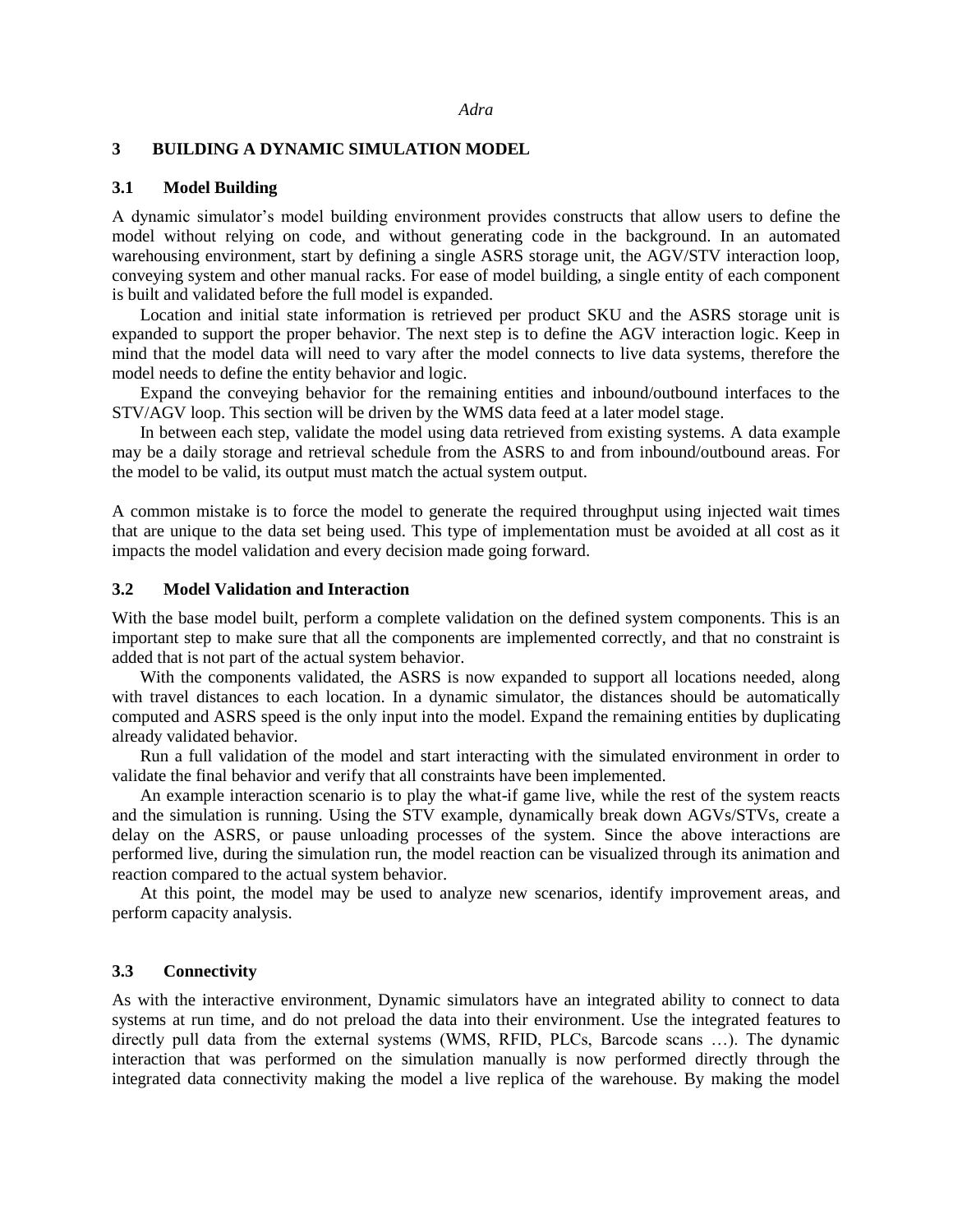#### *Adra*

aware of the current state of the warehouse, and its historical performance, it can, within a high degree of accuracy, consistently predict the future of each component performance and overall system schedules.

Two key advantages are apparent;

- There is no limit to the amount of data or data sources available to the simulator. In other words, since the system can connect to existing ERP, MRP, WCS, and WMS systems, pull in the current state, previous behavior, and future orders it can perform a simulation analysis without requiring any model changes.
- The developed model can also be used for daily scheduling and analysis activities. Since the model is already developed and connected to actual systems, a daily run can provide insight on the day outlook and allow managers to be better prepared to handle any potential problems that may arise.

# **3.4 Analysis and Visualization**

By utilizing the built features of a Dynamic simulator, all required analysis values for the model are generated. Lead times, utilization, efficiency, throughput rates and cycle times are all integral parts of the model and can be displayed or analyzed as part of the model view.

From a visualization perspective, the animated environment of a dynamic simulator is more effective since it represents the current state of the simulation engine. What is animated on the screen is what the simulation engine is doing, including how current constraints are impacting the system behavior and analytics.

# **3.5 Dynamic Value Stream and Other Views**

Data generated by the live model can now be displayed in different formats from overall performance metrics to section specific information. In addition, the system can display current deviation from standards, a dynamic value stream based on current numbers and other metrics required to effectively manage the operation.

# **3.6 Expandability**

As all systems evolve and change through time, the model needs to be constantly adapt to the changes in the actual environment. By using the capabilities of dynamic simulators, the model can evolve dynamically as live systems evolve. When new locations are added, a new machine defined, or an extra AGV inserted in the system, the model dynamically changes behavior and applies the necessary changes on the model with minimal human interaction.

# **4 SUMMARY**

Using Dynamic Simulators provide the proper tools and analytics required to analyze and troubleshoot today's complex systems. As new constraints are identified, designers change their dynamic models and use the interactive reporting and visualization in order to define and validate new solutions.

With data connectivity and tracking systems becoming the norm, dynamic simulators are finding their way into the daily routine of designers, managers, operators, and process improvement specialists. Due to their design openness, dynamic simulators can interact with tracking systems (RFID, Barcode, GPS, etc.), and machine PLCs to dynamically create a visual picture of the present, accurately replay past events for analysis, and forecast the future of the operation.